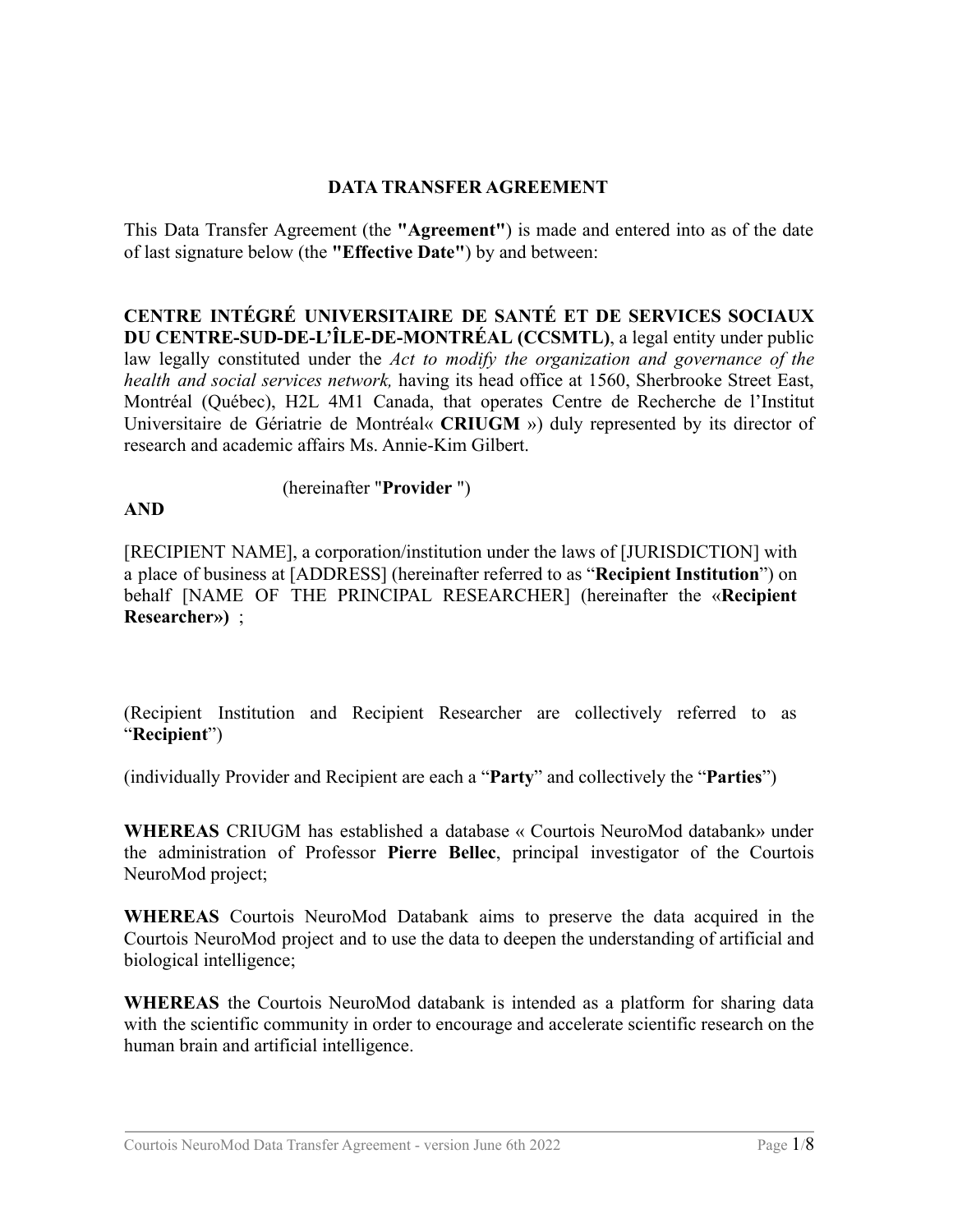**WHEREAS** the Recipient wishes to obtain from the Provider certain data from the Courtois NeuroMod databank, and that the Provider agrees to provide it, in accordance with the conditions and terms set out in this Agreement;

# **THE PARTIES HEREBY AGREE AS FOLLOWS:**

### **1. DEFINITIONS**

- 1.1 **Data** means all de-identified data from the Courtois NeuroMod databank being transferred to the Recipient for the **Project** described in Schedule A;
- 1.2 **Derivatives** means all data generated from de-identified Courtois NeuroMod databank;
- 1.3 **Enriched data** means a combination of de-identified Courtois NeuroMod data bank and derivatives provided by Courtois NeuroMod databank users;
- 1.4 **Invention** means any discovery, invention or creation made from the use of the data, in whole or in part;
- 1.5 **Project** means the research project proposed by the Recipient and approved by the User access committee and further described in Appendix A.
- 1.6 **Results** means any result obtained by the Recipient Researcher through the use of the Data within the framework of the Project.

# **2. COMPLIANCE**

The Recipient shall comply with all applicable laws, regulations, guidelines and policies ("**Applicable Law**) including, without limitation, the laws on the protection of personal information applicable in Quebec and Canada, throughout the life cycle of the Data, including and in particular, the use, the conservation and, if necessary, the destruction. The Recipient agrees to obtain all consents, appropriate authorizations and approvals required by an institutional research ethics board or equivalent.

### **3. DATA USE**

The Recipient shall limit access to the Data only to its internal personnel and/or agents who need access for the purposes herein and who are bound by the same confidentiality obligations herein ("**Project Staff**"). Without limiting the obligation set out in Section 2, the Recipient agrees that they, and shall require their Project Staff, to: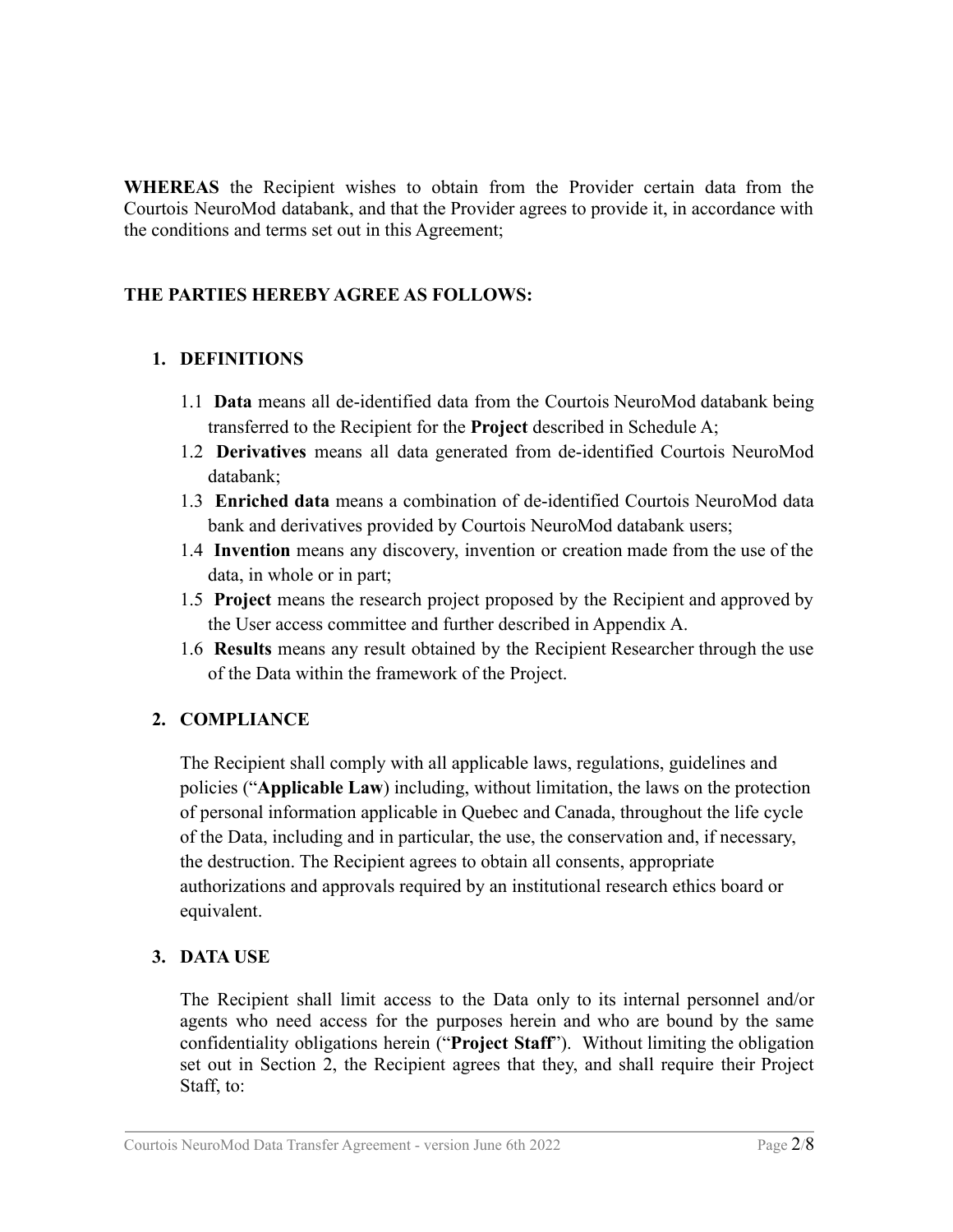- a) maintain Data in confidence, and not disclose Data except as permitted by this Agreement;
- b) use Data solely for the purposes of the Project in compliance with the provider's research ethics board («**REB**») or, if applicable, the recipient's REB;
- c) not use the Data to identify any individuals;
- d) not transfer the Data to any third party;
- e) not store the Data in a site beyond its control;
- f) promptly report to the Provider any breach of security regarding the Data;
- g) securely destroy all copies of Data if the Agreement terminates or is terminated unless access to the Data is renewed by the Provider.

#### **4. INTELLECTUAL PROPERTY AND OWNERSHIP**

- 4.1 Provider retains all rights, titles and interests in and to the Data.
- 4.2 The Recipient is free to file a patent application claiming any Invention made solely by the Recipient through the use of Data.
- 4.3 Results and Inventions developed solely by the Recipient, through the use of the Data, within the framework of the Project shall be owned by the Recipient.
- 4.4 Recipient agrees to:
	- a) Inform the Provider of any publication or commercialization project at least thirty (30) days before the submission, in order to allow the Provider to ensure the conformity of the use of the Data for the Project as approved;
	- b) Share with the Courtois NeuroMod databank, if applicable, any set of derivatives that the Provider deems useful for the scientific community, and grant to Provider a non-exclusive right to use and to share this enriched data with the scientific community via Courtois NeuroMod databank.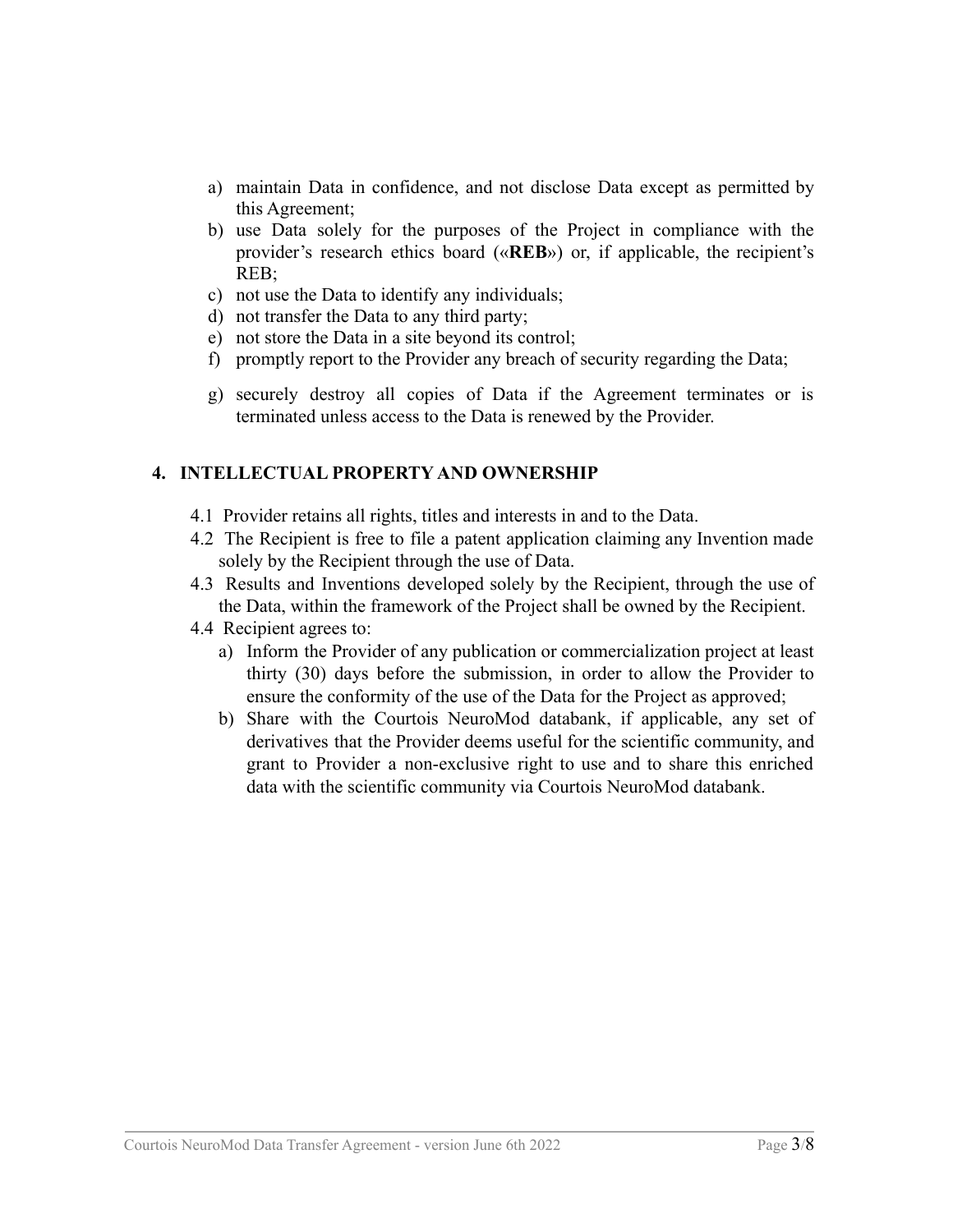#### **5. TERMS AND TERMINATION**

- 5.1 This Agreement shall take effect on the date of the last signature (**Effective Date**);
- 5.2 This Agreement terminates immediately upon the occurrence of any one of the following events:
	- 5.2.1 The Project has been completed or terminated.
	- 5.2.2 Recipient ceases active business operations, winds up, enters into receivership, becomes insolvent, bankrupt.
	- 5.2.3 Following a thirty (30) days written notice by one Party to the other of its intention to terminate this Agreement.
	- 5.2.4 Recipient commits a breach of this Agreement.
	- 5.2.5 Five (5) years from the Effective Date
	- 5.2.6 Recipient fails to renew their yearly basis access request to Data.
- 5.3 On the expiration or earlier termination of this Agreement, Sections 2, 3, 4, 6 and 7 will survive.

#### **6. PUBLICATION**

The Recipient agrees to acknowledge the contribution of the Courtois NeuroMod databank in all publications of results from the Data by using the following text in the acknowledgments section:

*«The Courtois project on neuronal modeling (NeuroMod) was made possible thanks to a generous donation from the Courtois foundation, administered by the Fondation Institut Gériatrie Montréal to CIUSSS du Centre-Sud-de-l'île-de-Montréal and the University of Montréal. The Courtois NeuroMod team is based at the Research Center of the University Institute of Geriatrics of Montreal, with several other institutions involved. See the Courtois NeuroMod documentation for an up-to-date list of contributors (https://docs.cneuromod.ca).»*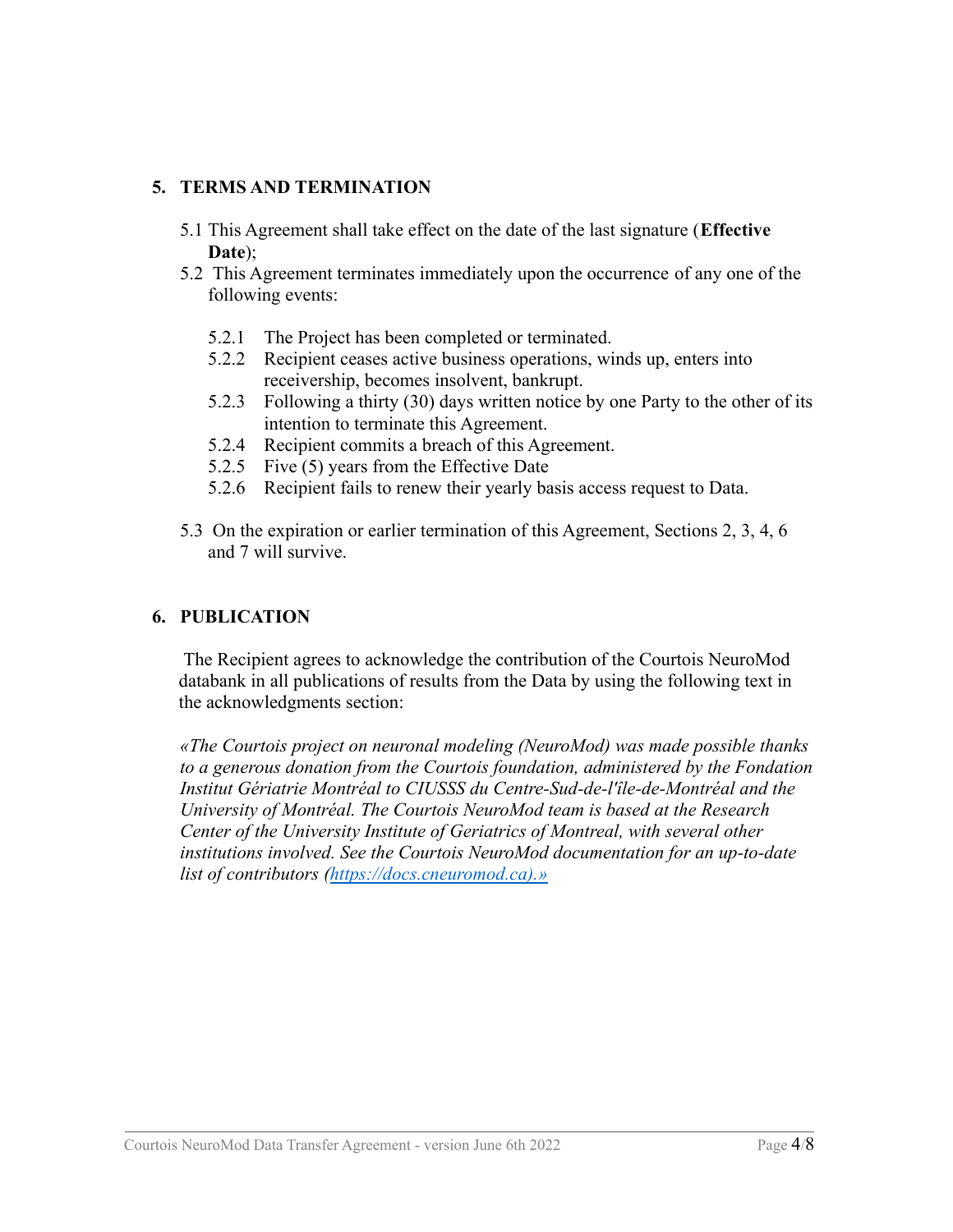#### **7. REPRESENTATIONS AND WARRANTIES**

- 7.1 Data are being provided by the Provider to the Recipient on an "as is" basis and Data is understood to be experimental in nature. Any use of the Data by Recipient will be at the sole risk and liability of Recipient, whether or not Provider has consented or acquiesced to such use. Provider makes no representation or warranty, whether expressed or implied, with respect to the Data, including any representation or warranty as to the durability, storage, disposal, merchantability or fitness for a particular purpose or to the non-infringement of the Data on the proprietary rights of a third party. Also, Provider will not be liable for any indirect, special, incidental or consequential damage or loss arising out of, or related to, the foregoing even if Provider has been advised of the possibility of such damage or loss.
- **7.2** The Recipient assumes all liability for damages, which may arise from the use, storage or disposition of the Data. The Provider will not be liable to the Recipient for any loss, claim or demand made by the Recipient, or made against the Recipient by any other party, arising from the use of the Data by the Recipient.

#### **8. NOTICES**

All notices, requests or other communications between the Parties pertaining to matters related to this Agreement will be given in writing and addressed the Party as follows:

To Provider: Attention: Prof. Pierre Bellec Title: Administrator of the Courtois NeuroMod databank Address: Centre de Recherche de l'Institut Universitaire de Gériatrie de Montréal 4565, Chemin Queen-Mary Montréal (Québec) H3W 1W5 Email: pierre.bellec@criugm.qc.ca

To Recipient : [INSTITUTIONAL RECIPIENT] Attention: Name Title: Address : Email: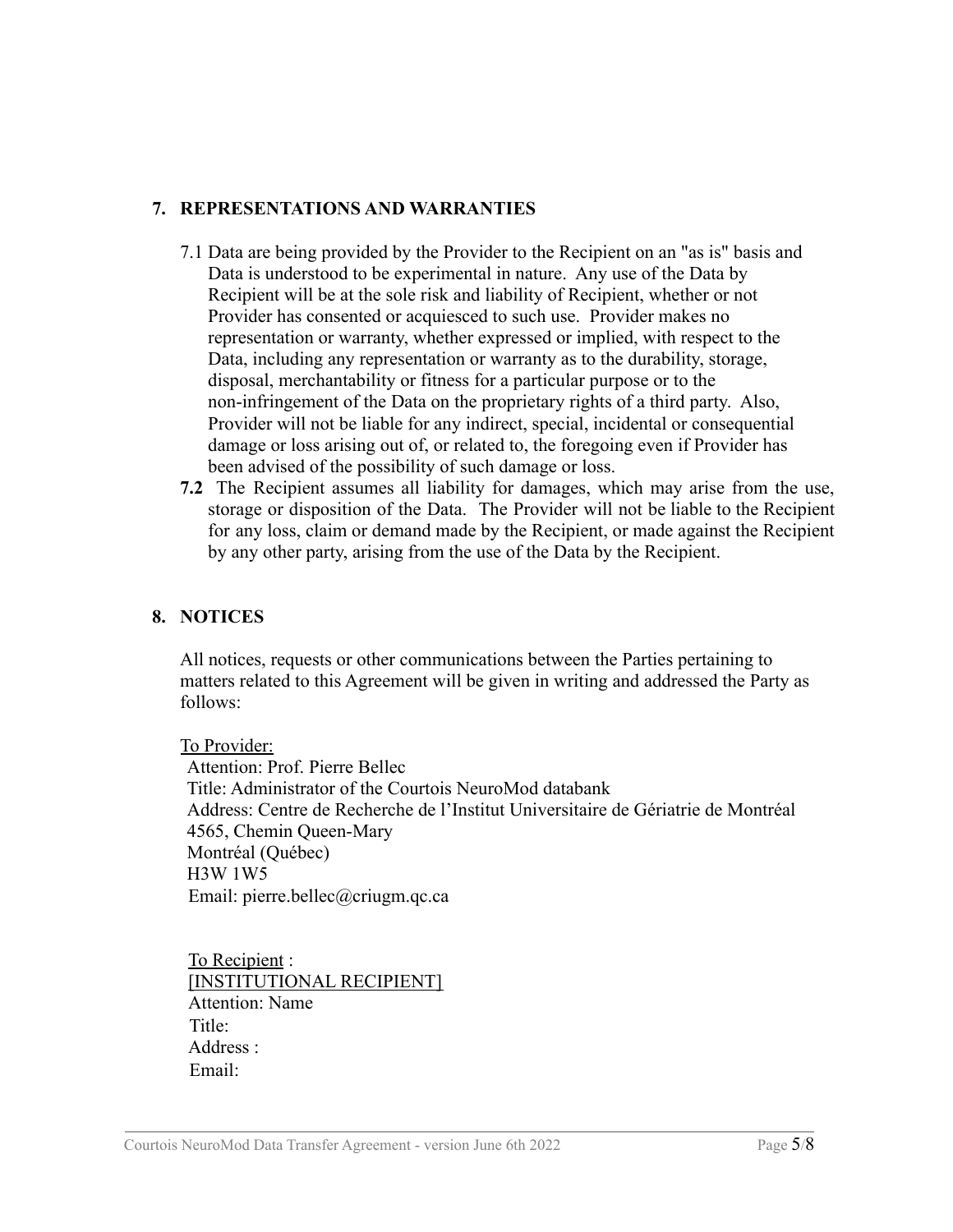#### **9. GENERAL TERMS AND CONDITIONS**

- 9.1 No party shall be entitled to assign or transfer this Agreement or the rights and obligations hereunder to any third party without the prior written approval of the other parties.
- 9.2 This Agreement including its preamble and the attached Schedules represents the entire understanding between or among the parties related to the Project and supersedes all previously or contemporaneously executed agreements related to the Project. This Agreement shall not be amended, modified, varied or supplemented except in writing signed by each of the parties.
- 9.3 No failure or delay on the part of any party hereto to exercise any right or remedy under this Agreement shall be construed or operate as a waiver thereof.
- 9.4 The parties hereto are independent contractors. Nothing contained herein shall be deemed or construed to create between or among the parties hereto a partnership or joint venture or employment or principal-agent relationship. No party shall have the authority to act on behalf of any other party or to bind another party in any manner. Each Party to this Agreement assumes responsibility for its own obligations under this Agreement.
- 9.5 No party shall use, or authorize others to use, the name, symbols, or marks of another party hereto or its staff for any endorsement purposes without prior written approval from the party whose name, symbols or marks are to be used.
- 9.6 This Agreement shall be governed by and construed in accordance with the laws of the Province of Québec and the federal laws of Canada applicable therein.
- 9.7 The provisions of this Agreement which, by their nature, are intended to survive, survive expiry or early termination of this Agreement
- 9.8 This Agreement may be executed in any number of counterparts by the Parties hereto in separate counterparts, each of which when so executed shall be deemed to be an original and all of which taken together shall constitute one and the same agreement.
- 9.9 The Parties confirm hereby that they each accepted that this Agreement and all documents and notices in connection therewith be drawn up in English. *Les parties reconnaissent par les présentes que chacune d'elles a accepté que cette convention et tout document ou avis y afférent soient rédigés en anglais*.

#### **[THE REMAINDER OF THIS PAGE REMAINS BLANK]**

**[SIGNATURE PAGE FOLLOWS]**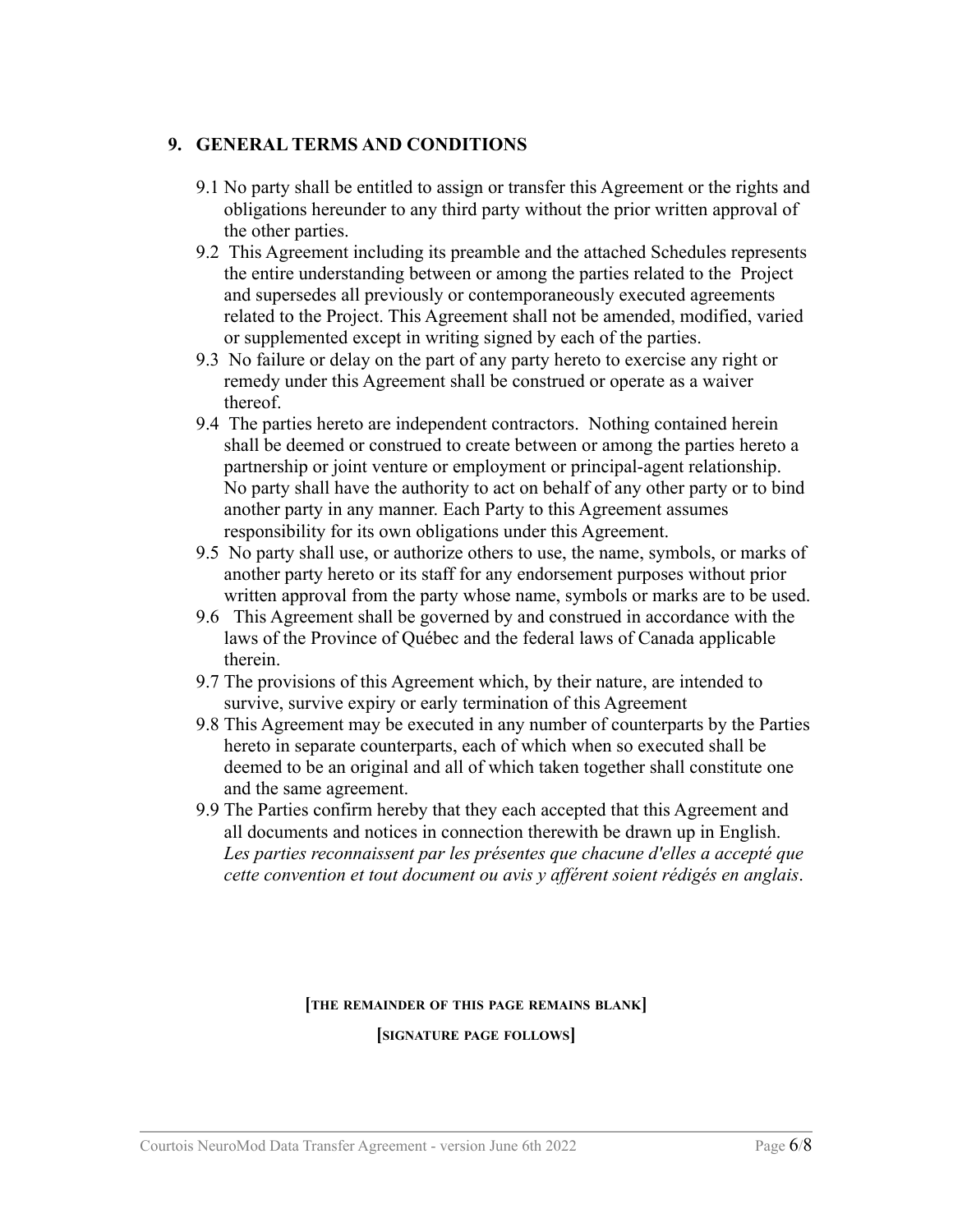**IN WITNESS THEREOF** Provider and Recipient have caused this Agreement to be executed by their respective duly authorized representatives

# **CIUSSS DU CENTRE-SUD–DE- L'ÎLE- DE –MONTRÉAL**

| Signature: |  |  |  |
|------------|--|--|--|
| Name:      |  |  |  |
| Title:     |  |  |  |

Date: \_\_\_\_\_\_\_\_\_\_\_\_\_\_\_\_\_\_\_\_\_\_\_\_\_

### **[RECIPIENT INSTITUTION]**

| Signature: |  |  |
|------------|--|--|
| Name:      |  |  |
| Title:     |  |  |

Date:

I, [NAME OF RECIPIENT RESEARCHER], having read and understood this Agreement, I hereby agree to act in accordance with all the terms and conditions herein and further agree to ensure that all Project Staff are informed of their obligations under said terms and conditions.

#### **RECIPIENT RESEARCHER**

| Signature: |  |  |
|------------|--|--|
| Name:      |  |  |
| Title:     |  |  |